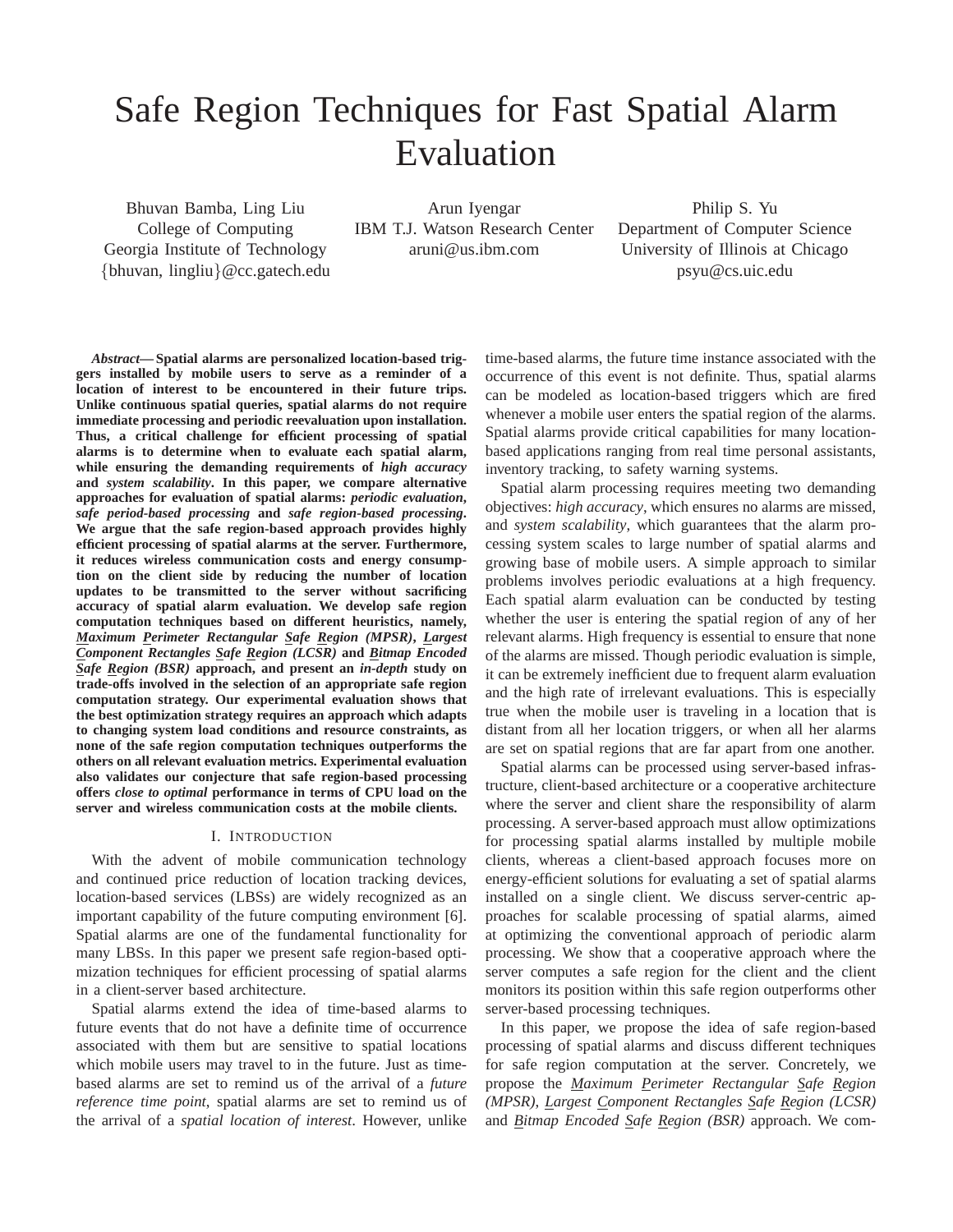pare the performance of these techniques with periodic alarm processing, safe period-based processing and display that all safe region-based approaches outperform other processing techniques. On the server side, safe region-based approaches provide scalability by reducing the computational load on the server. This is a direct result of the reduction of number of location updates required by the server to process alarms with high accuracy. On the client side, this reduction in number of transmitted location updates results in significant savings in terms of energy and wireless communication costs. These improvements are obtained at the cost of simple computation by the client to monitor its position within the safe region determined by the server. We provide a detailed study which considers the trade-offs involved in selection of an appropriate safe region computation approach. Our experimental evaluation shows that the best strategy requires a flexible and adaptive approach that can dynamically take into account changing system load conditions and resource constraints in its optimization decision, as none of the developed techniques outperform all other safe region computation approaches for all relevant evaluation metrics. We also show that the performance obtained using safe region-based processing is close to an *optimal solution* in an unconstrained environment where the client has complete knowledge of all spatial alarms installed in the vicinity of its current position. To the best of our knowledge, this is the first work that not only demonstrates the advantage of safe region-based optimization over periodic and safe period-based approaches but also provides a comprehensive study of various alternative safe region-based techniques for efficient processing of spatial alarms.

The rest of the paper is outlined as follows. Section II provides a brief overview of the different alarm processing algorithms. The safe region-based alarm processing techniques are introduced in Section III. We present the algorithms for safe region computation for the MPSR approach, LCSR approach and the BSR approach. Our experimental evaluation is presented in Section IV. The related work is presented in Section V and we conclude the paper in Section VI.

# II. SPATIAL ALARM PROCESSING ALGORITHMS

A spatial alarm expresses a location-based information need of a subscriber  $s \in S$  around a *location of interest*. The alarm trigger requires that the subscriber be informed as soon as she enters a spatial region  $R$  around the location of interest and the non-spatial constraints associated with the trigger are satisfied. Spatial alarms can be categorized as *private*, *shared* or *public* alarms depending on the scope of subscribership of the alarm. Private alarms are relevant to a single subscriber authorized to install or remove the alarm. A subscriber may install an alarm on the neighborhood grocery store reminding her to purchase groceries when she is within a one mile radius of the store and special discounts are available on her desired items. Shared alarms are installed by a subscriber of the alarm and may be shared with a group of users; for example, in the above scenario the subscriber may wish to share the alarm on the grocery store with other members of her household. Public

## **Algorithm 1**: Safe Period-based Processing

**1 forall**  $(\vec{p}_s(t), s \in S)$  **do if**  $(t < sp(s))$  **then**  $\begin{array}{c|c} 3 & \text{drop}(p_s(t)); \text{//client does not transmit update} \\ 4 & \text{end} \end{array}$ **4 end 5 else** 6 process( $\vec{p}_s(t)$ );<br> **6 forall**  $(a_i \in A_s)$ . **7 forall**  $(a_j \in A_s, j \in [1...|A_s])$  **do**<br>**8**  $|ap(s, a_j) = calcApproachPer$ **8**  $\begin{bmatrix} \n\text{ap}(s, aj) = calcApproachPeriod(s, a_j); \n\end{bmatrix}$ **9 end 10**  $| sp(s) = min_{1 \leq j \leq |A_s|} (t + ap(s, a_j));$ <br>**11** end **11 end 12 end**

alarms are relevant to all subscribers in the system; examples of such alarms are warning notifications against hazardous road conditions.

Different approaches may be deployed in order to process spatial alarms. A *periodic evaluation* approach processes alarms as and when location updates are received from subscribers. We do not consider the update strategy adopted by the system for periodic processing; for example, subscribers may be required to provide an update to the system every five seconds or they may update their location after travelling every 100m using dead reckoning [21]. Irrespective of the update strategy adopted, this approach suffers from two problems. Firstly, the alarm miss rate is unpredictable as it is impossible for the system to determine the ideal location update period. Even with a very high frequency of updates, the system may not be able to achieve 100% success rate. Secondly, this approach processes a large number of unnecessary updates which causes system scalability to suffer.

In order to deal with the deficiencies associated with the periodic processing approach, we introduce a safe periodbased approach. A safe period is computed for each subscriber such that no relevant alarms can be triggered for a subscriber before the expiry of its safe period. The algorithm for safe period-based alarm processing is outlined in Algorithm 1 below. Each location update  $p_s(t)$  for subscriber s is processed as follows. The timestamp associated with the update  $t$  is checked to determine if the safe period  $sp(s)$  for the subscriber has expired. All updates received by the system before the expiry of the subscriber's safe period are dropped (lines 2- 4). Preferably, the server communicates the safe period to each subscriber which does not report any location updates to the server before the expiry of its safe period in order to conserve energy and bandwidth. As soon as an update from subscriber s with timestamp  $t \geq s p(s)$  is received, the system processes the location update against the set of stored spatial alarms to determine if any relevant alarms need to be triggered (line 6). The system also computes an *approach period*  $ap(s, a_i)$  for each relevant alarm  $a_i \in A_s$ , where  $A_s$ is the set of alarms relevant to the subscriber s (lines 7-9). The approach period is based on a distance measure between the subscriber position and the spatial alarm region  $R(a_i)$  and an estimation of the subscriber motion over this time period. The safe period  $sp(s)$  for subscriber s is calculated as the minimum time required by the subscriber to approach any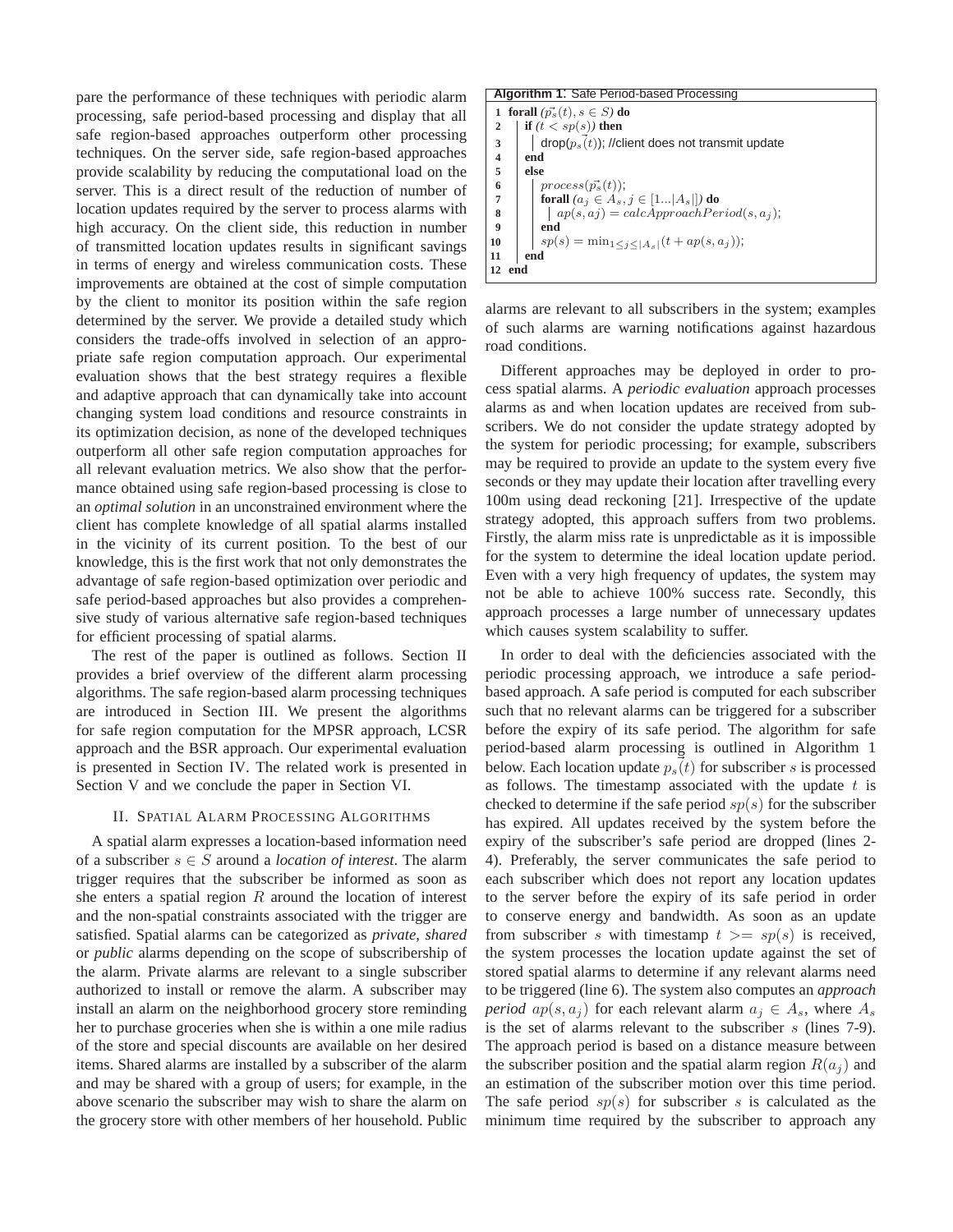of its relevant alarms (line 10). The cost of calculating the safe period for each subscriber is an additional cost associated with safe period-based processing. However, the savings on alarm processing cost far outweigh the additional cost of safe period computation as shown by our experimental evaluation. Further, in order to control this cost the client may calculate the approach period only for relevant alarms in the vicinity of its current position; for example the server may limit the calculation of the approach period for alarms within a one mile radius of the subscriber position. A disadvantage associated with this approach is that it demands pessimistic estimations related to the motion of the subscriber in order to guarantee 100% success rate for alarm triggers. Pessimistic estimations again lead to unnecessary updates being transmitted by the clients and processed at the server. More optimistic motion estimations lead to alarm misses which is unacceptable for our alarm processing system. For more details on safe periodbased processing we refer interested readers to our technical report [3].

As discussed above, even the safe period-based approach relies on pessimistic assumptions related to the motion of the subscriber which makes it inefficient. In Section III, we further introduce safe region-based approaches which compute a safe region for each subscriber. As long as the subscriber remains inside its safe region  $\xi_s$ , the probability of any relevant alarms being triggered is zero. The server computes a safe region for each subscriber and communicates this safe region to the subscriber. The subscriber is responsible for monitoring its position within the safe region. Once the subscriber moves out of its safe region it provides a location update to the server which performs alarm processing and recomputes the safe region.

## III. SAFE REGION

In this section, we first discuss the basic concepts associated with our safe region computation techniques. We introduce a grid-based framework for limiting the extent of the safe region which controls the computation costs. Next, we present the MPSR algorithm for computing rectangular safe regions around the client location. This approach limits the safe region shape to a rectangular region, thus computing smaller safe regions. However, the downstream bandwidth costs of broadcasting the safe region to the clients and client computational costs for safe region containment detection are low. A simple modification, termed as the LCSR approach, enables us to calculate more complex shaped larger safe regions for the client. This further reduces the wireless communication costs for the client. However, the downstream bandwidth and client computational costs increase due to more complex shaped safe regions. We further introduce BSR techniques for safe region computation which can express larger safe regions using a simple bitmap. This technique is shown to save on communication costs for broadcasting from the server to the clients for low alarm density regions. A simple *Grid Bitmap Encoded Safe Region (GBSR)* approach fails to compute safe regions efficiently and accurately. An extension to this approach using a *pyramid* [18] data structure, termed as *Pyramid Bitmap Encoded Safe Region (PBSR)* approach, allows for more efficient and accurate safe region computation. Last but not the least, this approach provides flexibility by allowing clients to adjust the granularity of their safe region expanse depending on their computing capability.

## *A. Safe Region Representation*

The safe region  $\xi_s$  for any subscriber s may be defined as the region within which the probability of any relevant alarms being triggered is zero. In its simplest form safe region for any subscriber comprises of the region covered by the entire Universe of Discourse (or map) U except the relevant alarm regions. However, such a definition for safe region would amount to communicating information for all relevant alarms to the subscriber which proves to be prohibitively expensive. We now introduce a grid-based framework which allows us to limit the defined safe region to the vicinity of the current subscriber position.

*Definition 1:* In our framework, we map the Universe of Discourse  $\mathbb{U} = \text{Rect}(x, y, w, h)$  onto a grid G of cells.  $\{x, y\}$ represents the bottom-left corner and  $w, h$  represent the width and height of U. Formally, a grid corresponding to the universe of discourse U can be defined as  $\mathbb{G}(\alpha,\beta) = \{C_{i,j} : 1 \leq i \leq j\}$  $M, 1 \leq j \leq N$ ,  $C_{i,j} = Rect(x+i \cdot \alpha, y+j \cdot \beta, \alpha, \beta), M =$  $\lceil w/\alpha \rceil$ ,  $N = \lceil h/\beta \rceil$ .  $C_{i,j}$  is an  $\alpha \times \beta$  rectangular area representing the grid cell that is located in the  $i^{th}$  column and  $j^{th}$  row of the grid  $\mathbb{G}$ .

Considering our above definition of a grid we can define a mapping from any point  $\vec{p} = (p_x, p_y)$  in the Universe of Discourse to the Grid,  $f : \mathbb{U} \Rightarrow \mathbb{G}$ .

*Definition 2:* Let  $\vec{p} = (p_x, p_y)$  be any point in the Universe of Discourse U. Let  $C_{i,j}$  denote a cell in the grid  $\mathbb{G}(\alpha,\beta)$ .  $f(\vec{p})$  is a position to grid cell mapping, defined as  $f(\vec{p}) =$  $C_{\lceil \frac{p_x-x}{\alpha} \rceil, \lceil \frac{p_y-y}{\beta} \rceil}$  where  $(x, y)$  denotes the bottom-left corner of  $\mathbb{U}^{\alpha}$ 

Our safe region approaches utilize this grid-based framework to efficiently calculate the safe region for each subscriber. The grid-based framework can be used to limit the safe region computation to an area comprising of the current cell of a subscriber s. We define the *monitoring region*  $\psi_s$  inside the current grid cell below and proceed to describe our algorithms for safe region computation.

*Definition 3:* Monitoring Region  $\psi_s$  for any subscriber s located in cell  $C_{k,l}$  may be calculated as,

$$
\psi_s = C_{k,l} - \bigcup_{i=1}^{|A_s^{rel}|} R(s, A_i), \tag{1}
$$

where  $R(s, A<sub>i</sub>)$  defines the spatial alarm regions relevant to subscriber s intersecting the current subscriber cell  $C_{k,l}$ .

## *B. Maximum Perimeter Rectangular Safe Region Computation*

In this section, we devise an approach to compute a rectangular safe region for a subscriber. The goal of the algorithm described here is to compute a rectangular safe region with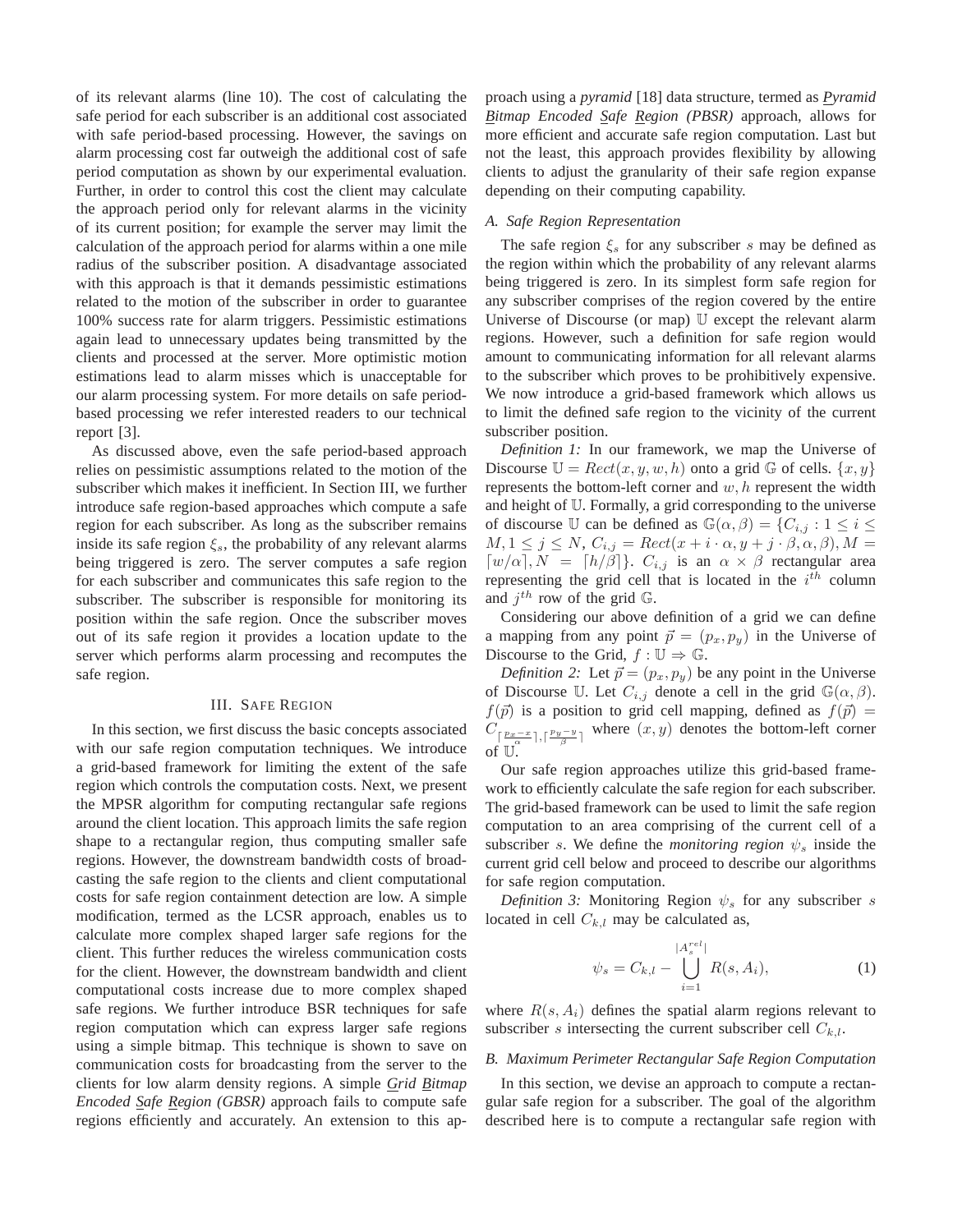

**Fig. 1: Maximum Perimeter Rectangular Safe Region Computation**

*maximum perimeter*; for a convex shaped safe region the *amortized cost* of location updates over time is minimized if perimeter is maximized [9]. A rectangular shape also allows clients to conveniently detect their location with respect to the safe region.

We present our algorithm for computing the maximum perimeter rectangular safe region in algorithm 2 below. The algorithm accepts the current position vector  $\vec{p_s}$  for subscriber s and the current grid cell  $C(\vec{p_s})$  in which the subscriber resides as inputs. The set of relevant alarms  $A_s^{rel}$  for safe region computation is calculated as the set of installed alarms  $A<sub>s</sub>$  for subscriber s intersecting the grid cell  $C(p_s)$  (line 1). In case no alarms intersecting the grid cell are present, the current subscriber cell is returned as the safe region (lines 2-4). Otherwise, the algorithm partitions the cell  $C(\vec{p_s})$  into four quadrants with current subscriber position  $\{p_x, p_y\}$  as the origin. We define a set of *candidate points* (cPtQuads) and a set of *tension points* (tPtQuads) for each quadrant (line 6). The candidate points form the set of points which can potentially form a corner point of the rectangular safe region. Tension points are obtained from candidate points by ensuring that only points that form a rectangular region not overlapping any alarm regions are selected.

| <b>Algorithm 2:</b> Maximum Perimeter Rectangular Safe Region |
|---------------------------------------------------------------|
| Computation                                                   |
| <b>Input:</b> $\vec{p_s}$ , $C(\vec{p_s})$                    |
| Output: $\mathcal{E}_s$                                       |
| 1 $A_s^{rel} = C(\vec{p_s}) \cap A_s;$                        |
| 2 if $(A^{rel}_{s} == \phi)$ then                             |
| return $C(\vec{p_s})$ ;<br>3                                  |
| end<br>4                                                      |
| else<br>5.                                                    |
| initialize(cPtQuads, tPtQuads);<br>6                          |
| $cPtQuads = getQuadrants(A_s^{rel});$<br>$\overline{7}$       |
| 8<br>$cPtQuads = trimC and datatePoints(cPtQuads);$           |
| $\boldsymbol{9}$<br>$tPtQuads = getTensionPoints(cPtQuads);$  |
| $\xi_s = getSR from CR()$ ;<br>10                             |
| 11<br>end                                                     |

The set of candidate points is determined as follows (line 7). Firstly, each alarm corner is assigned as a candidate point in its appropriate quadrant. For alarms which do not completely lie inside the cell  $C(\vec{p_s})$  the intersection points of the cell and the alarm are also considered as candidate points. Secondly, for alarms which intersect the x-axis or y-axis of the coordinate system with origin at  $\{p_x, p_y\}$ , we also consider points of intersection of the alarms with the axes as candidate points. The algorithm trims the set of candidate points in the next step (line 8). Firstly, in case multiple candidate points in a quadrant intersect the x-axis (or y-axis), all candidate points other than the point on the x-axis (or y-axis) closest to the origin are removed from *cPtQuads*. If no intersection points are present on the x-axis, the point of intersection of the x-axis and the cell is added to the candidate points set. Further, we remove points which *dominate* any other point from the candidate set. A point  $p_1$  is said to dominate point  $p_2$  if  $p_1.x > p_2.x$  and  $p_1.y$  $> p_2.y$ . Finally, the points are sorted according to increasing distance of the x-coordinate from the origin. Points with the same x-coordinate are arranged in order of decreasing distance of y-coordinate from origin.

The set of candidate points is then processed in the following manner to obtain the set of tension points (line 9). Each tension point  $T_{Qi}$ , where  $Q \in \{1, 2, 3, 4\}$  represents the quadrant the point belongs to, has the same x-coordinate as the corresponding candidate point  $C_{Qi}$ . The y-coordinate of  $T_{Qi}$ is the same as that of  $C_{Qi-1}$ , or  $T_{Qi-1}$  if  $T_{Qi}$  and  $T_{Qi-1}$  have the same x-coordinate. The y-coordinate of  $T_{Q1}$  is set as either the top bound of the cell or the y-coordinate of a candidate point intersecting the y-axis if any. The set of tension points form the opposite corner (opposite to the origin) of the set of candidate *component rectangles* in each quadrant. The final safe region is composed of the intersection of the component rectangles from each quadrant (line 10). The MPSR approach and the LCSR approach described in the next section differ on the heuristic used to determine the composition of the safe region from the component rectangles. We describe the composition of the safe region for the MPSR approach here. The algorithm adopts a greedy heuristic in which the quadrant with a component rectangle with the largest perimeter is selected first. Quadrants are further selected in a clockwise order, at each step the component rectangle which forms a safe region with the largest perimeter is selected. The algorithm continues until all four quadrants are processed. As opposed to a solution which enumerates every possible combination of component rectangles thus taking quartic time, this approach performs only four greedy decisions.

Figure 1 shows an example of the MPSR computation approach. The candidate point sets for the given scenario are as shown in Figure 1(a). The darkened points represent the can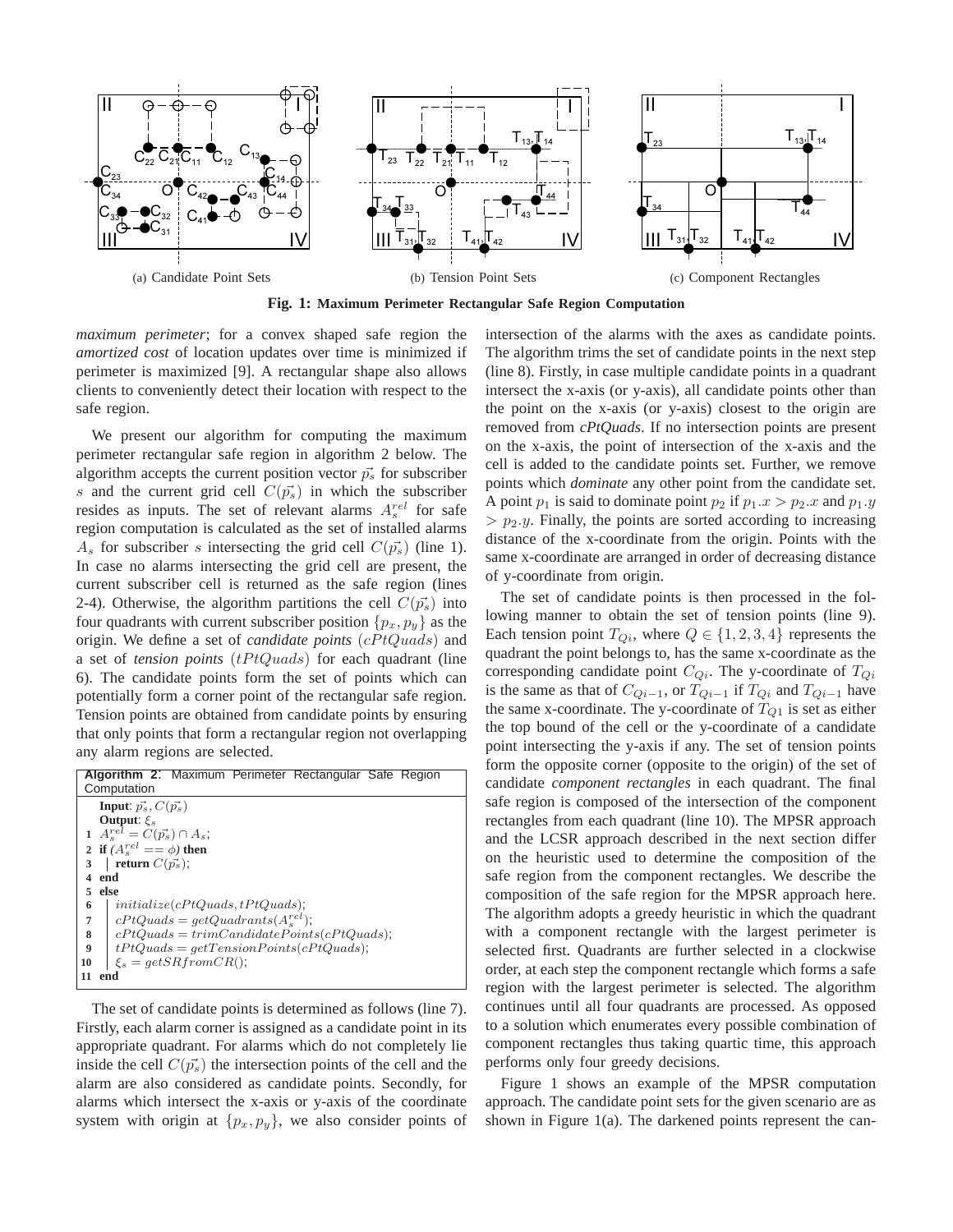didate points whereas the hollow dots represent points which are trimmed from the candidate point set as explained above. Figure 1(b) displays the set of tension points obtained from the candidate point set as explained in the above algorithm. If one imagines an elastic band laid around the candidate points, the tension points can be obtained by stretching this elastic band to obtain a *rectilinear polygonal* shape which does not overlap any of the alarm regions. Figure 1(c) displays the component rectangles formed by selecting a few of the tension points. The component rectangle in Quadrant I forms the component rectangle with the largest perimeter; thus, Quadrant I is selected as the initial quadrant. The algorithm proceeds to select the next quadrant in a clockwise manner; Quadrant IV is selected. Addition of the component rectangle at tension point  $T_{44}$  provides a safe region with larger perimeter compared to

> the safe region obtained by adding component rectangle with tension point at  $T_{41}$ ,  $T_{42}$ . Finally, the component rectangles with tension points at  $T_{34}$  in Quadrant III and  $T_{23}$  in Quadrant II are selected. The final safe region composed out of the component rectangles is as shown in



**Fig. 2: MPSR from Component Rectangles**

## Figure 2.

The above approach for safe region computation has two advantages: (i) the number of updates sent to the server are drastically reduced compared to a periodic processing approach, and (ii) the subscriber can easily determine her position with respect to the safe region by performing a single computation. However, the procedure for calculating the MPSR for each subscriber proves expensive. Secondly, we show that it is possible for a subscriber to easily monitor her position within a larger safe region if the rectangular shape constraint is removed. The LCSR approach described in the next section provides a complex shaped safe region which further reduces the wireless communication costs for subscribers by requiring even fewer location updates be sent to the server.

## *C. Largest Component Rectangles Safe Region Computation*

The LCSR approach requires determination of candidate points and tension points in a similar manner as described above for the MPSR approach. It uses a different heuristic from the MPSR approach for determination of the safe region from the component rectangles. In stead of using a complicated heuristic to determine a simple rectangular safe region, this approach uses a much simpler heuristic to determine a complex but larger safe region. This results in reduction of safe region computation load on the server. The LCSR approach scans each quadrant to determine the largest component rectangle in each quadrant. The safe region comprises of the union of the largest component rectangles in each quadrant. The region may be represented by a set of five points only, comprising of the origin  $\{p_x, p_y\}$  and the four opposite corners of the largest component rectangle in each quadrant. This results in a 150% increase in the downstream bandwidth consumption for communicating a safe region to the client when compared to the MPSR approach. Further, it may require up to four times the computational costs at the client to determine the position of the client within the safe region. It is possible to select even more component rectangles in each quadrant to determine larger safe regions; however, the component rectangles in each quadrant would overlap in such a scenario providing minimal increase in safe region area at the cost of additional load on the downstream bandwidth and



the client. Note that the selection of only the largest component rectangle in each quadrant results in nonoverlapping regions being selected in each quadrant which significantly increases the area under the safe region with minimal increase in complexity of

**Fig. 3: LCSR from Component Rectangles**

safe region representation. Figure 3 displays the safe region composed by selecting the largest component rectangle in each quadrant represented by the set of points  $\xi_s = \{O, T_{13}, T_{23}, T_{34}, T_{41}\}$ .

The above two approaches for safe region computation lack the flexibility to support heterogeneity among client computational capabilities. The same amount of computation is required on the part of each client to determine its position within the safe region. Our BSR approaches introduced below support client heterogeneity by computing more complex safe regions for clients with higher computational capacity. Each client may specify its level of computational capability to the server and the server *personalizes* safe region computation in accordance with the client capability.

# *D. Bitmap Encoded Safe Region Computation*

In this section, we introduce the BSR computation approach which provides flexibility in safe region computation by providing larger, complex safe regions for clients with higher computational capacity. The safe region computation for each client can be personalized according to its capability. Figure 4(a) displays the monitoring region for subscriber at point P with four relevant alarm regions intersecting the grid cell. The server may compute the safe region for the client as the monitoring region and communicate this region to the client. Note that the server is virtually pushing the relevant alarms onto the client in this scenario by providing this safe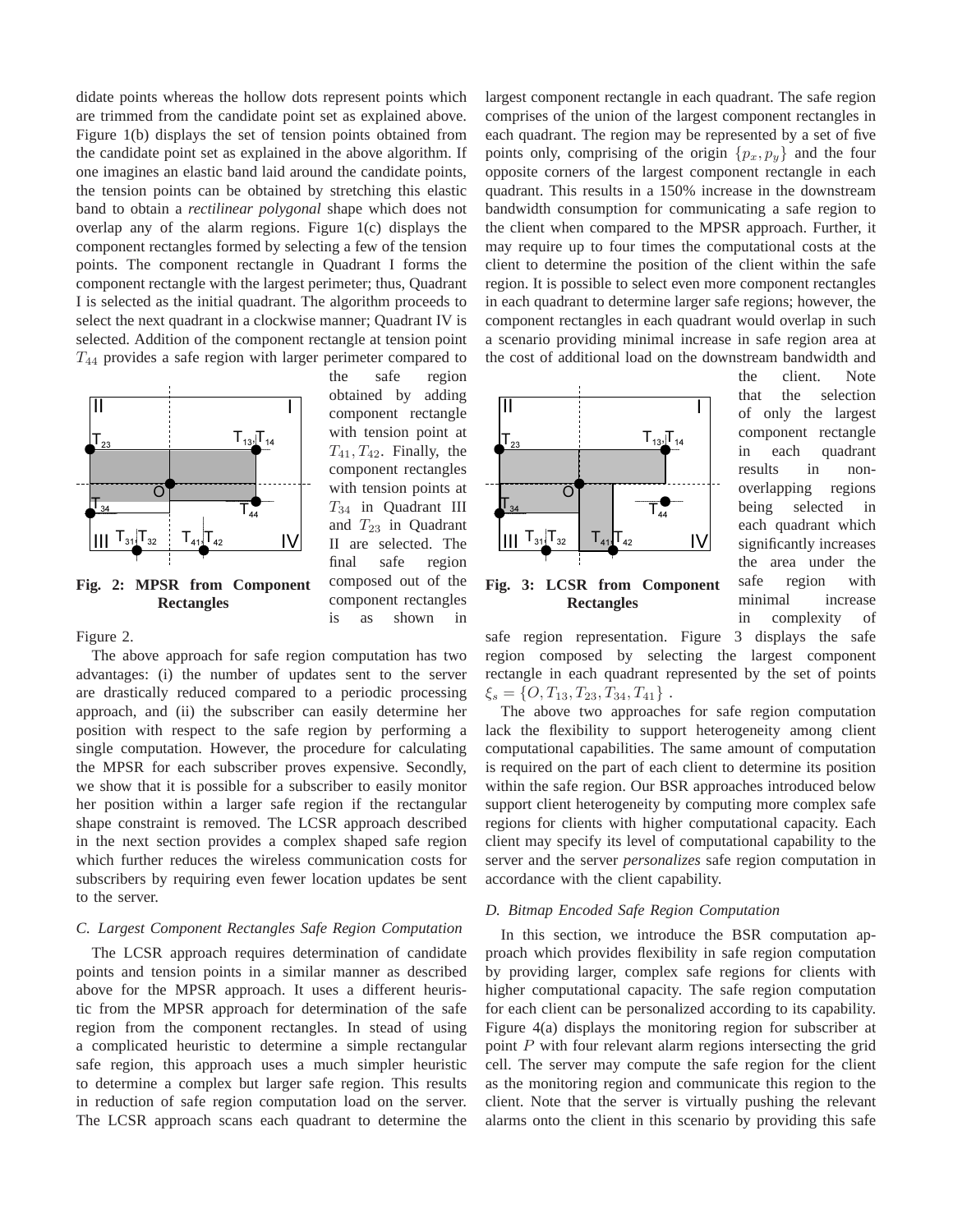

**Fig. 4: Bitmap Encoded Safe Region Computation**

region. Each alarm region may be represented by the bottomleft and top-right corner point locations. We consider this as an *optimal approach* from the client perspective as the client has complete knowledge of all alarms in its vicinity in such a scenario. However, this approach may not be feasible from the point of view of communication costs incurred while broadcasting safe region to the clients. Additionally, for areas with high density the server may push a large number of alarms onto the client. For weak clients it may not be possible to handle a large number of alarms. To counter this problem, we now develop the concept of *Bitmap Encoded Safe Regions* which provides an estimation of the actual safe region using a bitmap.

*Definition 4:* A bitmap encoded safe region represents a safe region  $\xi_s$  for subscriber s using a bitmap B of length n. A bit value of 1 indicates that a predefined region (cell) belongs to the safe region; whereas a 0 bit indicates the negation.

We first describe a *Grid Bitmap Encoded Safe Region (GBSR)* computation technique and exhibit its inability to accurately and efficiently represent safe regions. An extension to this approach using a *Pyramid Bitmap Encoded Safe Region (PBSR)* approach allows us to represent safe regions accurately as well as efficiently. BSR techniques exhibit the following advantages: (i) for low alarm density regions, it allows for reduction of location updates from the clients to the server when compared to the MPSR and LCSR approach, (ii) it supports different granularity of safe region computations for different subscribers thus supporting heterogeneity among client capabilities, and (iii) clients can determine their position with respect to the safe region using a predefined (worst case) number of computations.

## *E. Grid Bitmap Encoded Safe Region Computation*

The safe region for a subscriber s can be represented by the set of grid cells as shown in Figure 4(b).

*Proposition 5:* We use a grid bitmap scheme to represent the safe region within the monitoring region shown in Figure 4(a). The cell  $C_{k,l}$  is represented by a single bit  $B(C_{k,l})$ . If  $C_{k,l} \bigcap \sum_{m=1}^{|A_s|} R(s, A_m) = \emptyset$  we set  $B(C_{k,l}) = 1$  denoting that the entire cell  $C_{k,l}$  belongs to the safe region  $\xi_s$ , else we set  $B(C_{k,l}) = 0$  and split  $C_{k,l}$  into  $U \times V$  smaller equi-sized cells. The same encoding procedure is used for each smaller cell. This bitmap encoding technique provides a compact representation for safe region  $\xi_s$ .

Figure 4(b) shows the safe region representation for the safe region of Figure 4(a) using a bitmap encoding scheme. No alarm regions intersect the three darkened cells which are represented by 1's; other cells intersecting with alarm regions are represented by 0's. The safe region is represented using a simple bitmap  $B = 0000011010$  which represents the cell bit values in a raster scan fashion. The first zero bit corresponds to the entire cell, indicating that the cell does not belong to the safe region and has spatial alarms intersecting with it. As visible from Figure 4(b), this safe region representation is able to represent only a small portion of the monitoring region thus providing a poor estimate of the actual safe region. Figure 4(c) presents a  $9\times9$  split of the cell at a finer resolution which allows for more accurate representation of the safe region. However, this approach is inefficient in representing safe regions for the following two reasons: (i) it unnecessarily uses a much larger bitmap than required to represent the safe region, and (ii) different regions will have different alarm densities thus making it difficult to select a uniform grid cell size. Our PBSR approach allows for more accurate representations of the safe region while keeping the bitmap size small.

# *F. Pyramid Bitmap Encoded Safe Region Computation*

The pyramid representation splits cells in the *base* grid (level  $L=0$ ) with  $B(C_{i,j}^0) = 0$  *only* into  $U \times V$  smaller cells, where  $U, V$  are system defined parameters. The process may be further repeated for several iterations to form smaller cells at each level thus forming a pyramid data structure of height h. As shown using a pyramid structure with h=2 in Figure 4(d), by further splitting cells with  $B(C_{i,j}^0) = 0$  into a 3×3 grid we obtain a much more accurate representation for the safe region. Compared to the grid-based approach which either does not represent the safe region accurately  $(3\times3$  grid in Figure 4(b)) or computes a much larger bitmap  $(9 \times 9 \text{ grid in Figure 4(c)})$ , the PBSR approach provides flexibility in computation of the safe region. For example, the GBSR approach requires 82 bits, 1 bit for the entire cell and 81 bits for the  $9\times9$  grid, to represent the safe region in Figure 4(c). In comparison the PBSR approach requires only 64 bits, 1 bit for the entire cell, 9 bits for the cells at level 1 and only 54 bits for the cells at level 2, to represent the same safe region as shown in Figure 4(d).

The algorithm for safe region estimation using PBSR is given in algorithm 3 below. It accepts as inputs the base grid cell of the subscriber's current position  $C_{k,l}^0$ , maximum height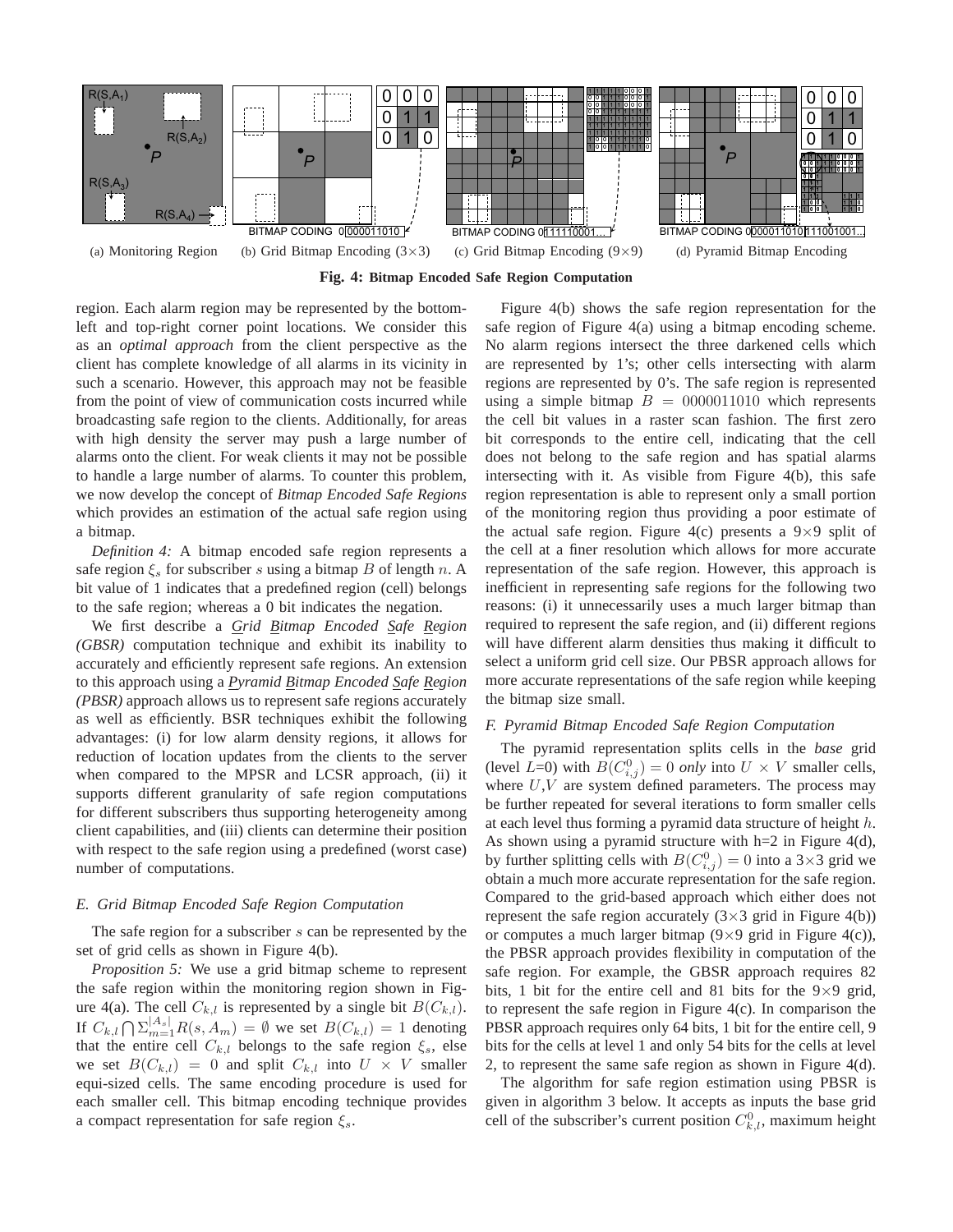

h of the pyramid, splitting parameters  $U, V$  of the base grid cell and the set of alarms  $A_s^{rel}$  relevant to the subscriber within the grid cell.

The bitmap B is initially assigned a *null* value and current level  $L$  of the pyramid is set to zero (line 2). The pyramid representation of the base cells is constructed for height  $h$  by splitting cells iteratively into  $U \times V$  cells (lines 3-6). This step can be performed offline by the server thus providing a precomputed pyramid representation for safe region computation. Next, starting from the base cells (level  $L = 0$ ) we determine if each cell intersects any relevant alarms  $A_s^{rel}$  (line 12). Cells not intersecting with any relevant alarm regions are assigned a bit value  $B(C_{i,j}^L) = 1$  indicating that they are a part of the safe region; else a cell is assigned bit value 0 (lines 12-16). For cells at each level  $L - 1$  ( $L \leq h$ ) which have an assigned bit value 0, we consider the relevant  $U \times V$  *children* cells at Level  $L$  and assign a bit value 0 or 1 considering intersection of the cell with relevant alarms at each level of the pyramid (lines 8-22).

*Proposition 6:* The PBSR approach for safe region representation allows us to represent the safe region  $\xi_s$  in terms of a bitmap of size  $|B|$ . The height of the pyramid h allows us to control the accuracy of representation of the safe region at the cost of computing a larger bitmap for more accurate representations.

We now define *Coverage* and *Bitmap Size* which allow us to control the quality of the safe region representation for our BSR computation techniques.

*Definition 7:* The coverage of a safe region representation  $\xi_s$ , denoted by  $\eta(\xi_s)$ , is defined as the ratio of area of the safe region using the BSR representation to the area of the monitoring region.

$$
\eta(\xi_s) = \frac{\sum_{L=0}^h \sum_{i=(k-1)\cdot U^L+1}^{k \cdot U^L} \sum_{j=(l-1)\cdot V^L+1}^{l \cdot V^L} \frac{\alpha \cdot \beta}{(U \cdot V)^L} \cdot B(C_{i,j}^L)}{\psi_s},
$$
\n(2)

where  $\alpha$ ,  $\beta$  defines the size of a base grid cell  $C_{k,l}^0$  of the pyramid.

*Definition 8:* The bitmap size for safe region  $\xi_s$ , denoted by  $\vartheta(\xi_s)$ , is defined as the number of bits in the BSR representation of the safe region.

$$
\vartheta(\xi_s) = 1 + \sum_{L=0}^{h-1} \sum_{i=(k-1)\cdot U^L+1}^{k \cdot U^L} \sum_{j=(l-1)\cdot V^L+1}^{l \cdot V^L} (1 - B(C_{i,j}^L)) \cdot U \cdot V \tag{3}
$$

In practice, we want to achieve high coverage with as small bitmap size as possible. Each client may specify the maximum height of the pyramid used for the PBSR representation of its safe region. In the worst case scenario, the client may need to determine its position relative to the safe region at each level of the pyramid data structure.

For the BSR approach, safe region for a client needs to be recomputed only when the client moves out of the grid cell. Note that a client may move out of its safe region without triggering any relevant alarms even while it is inside the grid cell. No recomputation of safe regions needs to be performed in such situations for the BSR approach. In case the client triggers an alarm on moving outside its safe region but stays within the cell  $C_{k,l}^0$  corresponding to the safe region, the safe region can be quickly updated by considering the triggered alarm to be a part of the safe region. Additionally, BSR approaches can be optimized by precomputing the bitmap at each pyramid level for public alarms. Our experimental results do not consider this optimization for the BSR approaches, in stead performing bitmap computations on the fly.

*1) Client Safe Region Containment Detection:* The MPSR and LCSR approaches demand that the client monitor its position within rectangular shape safe region(s) which requires simple computations on part of the client. For the PBSR region approach, the client needs to determine its position with respect to the safe region from the bitmap  $|B|$ . The client determines its position at each level of the pyramid in order to determine if it is within the safe region or not. In the worst case scenario, the client needs to perform  $h$  computations, one at each level of a pyramid of height  $h$ ; on an average it will perform much fewer than  $h$  computations. Algorithm 4 outlines the client safe region containment logic required for the PBSR approach.

The algorithm accepts as input the bitmap  $B$  and the position vector  $\vec{p}_s$  for subscriber s. The algorithm returns the containment detection result CDR indicating a value true if client lies inside safe region or false if client lies outside safe region. Initially the level L of the pyramid is set to zero. The algorithm also identifies the start index LStartIndex and end index  $LEndIndex$  for bitmap values in  $B$  related to level  $L$ .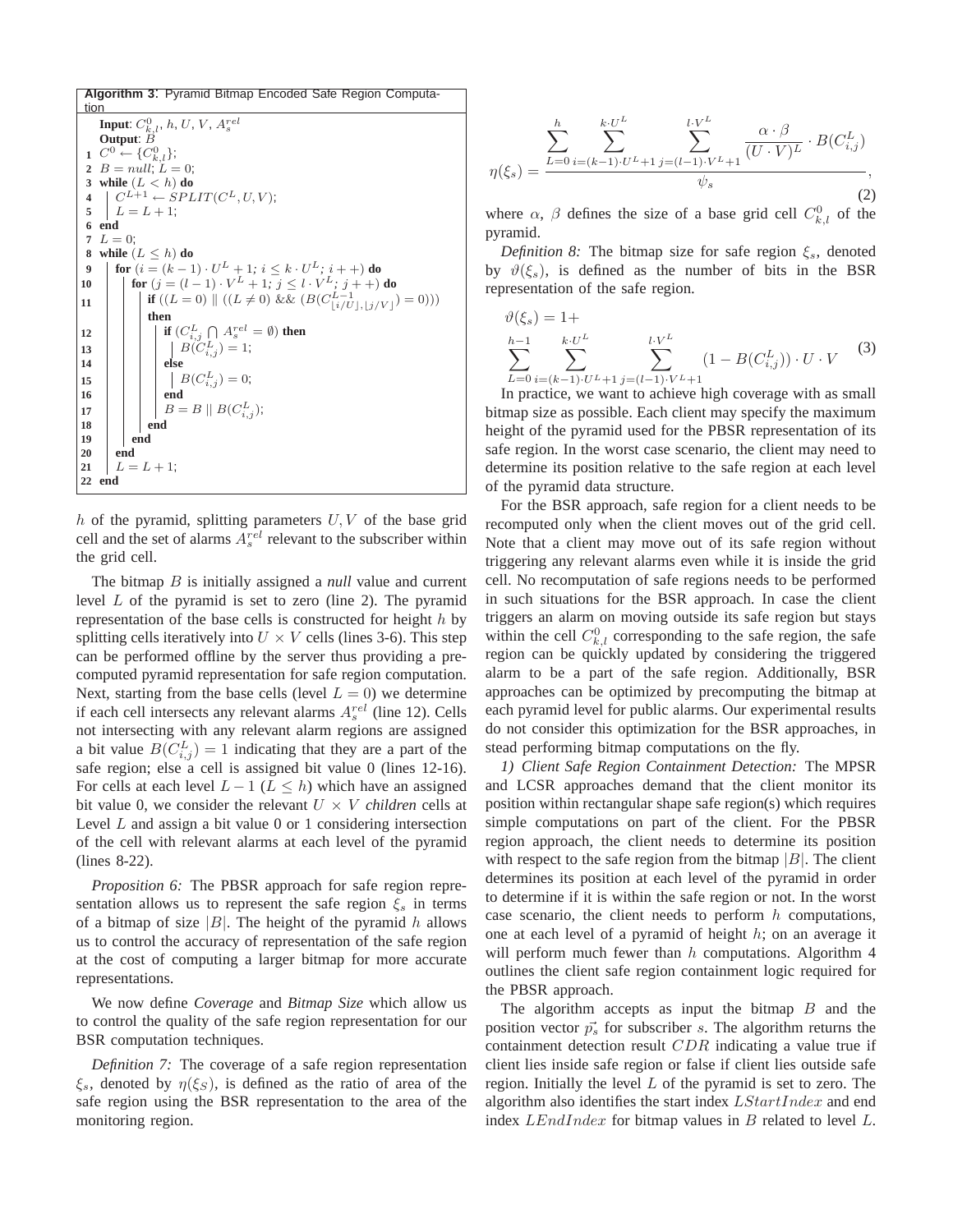

We define the set of bitmap values from start to end index for any level  $L$  as a  $block$ . The bitmap index concurrent to the cell the client currently belongs to is indicated by  $posIndex$ (line 1). Additionally, the algorithm needs to keep a count of the number of false bits numFalsePrevL in a block and the number of false bits numFalsePrevLPosIndex before the  $posIndex$  in a block (line 2). The algorithm checks for each level  $L$ , if the bitmap value is  $true$  indicating that client location lies within the safe region (lines 4-6). Otherwise the algorithm increments the level  $L$  and maintains the count of number of false values in previous block and the number of false values before posIndex in previous block of the bitmap (lines 8-15). These values are used to determine the LStartIndex, LEndIndex and posIndex in the new block corresponding to the next level of the pyramid in the bitmap (lines 16-19). This computation is repeated for each level  $L$ of the pyramid to determine if the subscriber lies within the safe region (lines 6-21).

In order to facilitate installation of new alarms, the server maintains a main memory grid index on the safe region of all clients. Location updates are required of all clients whose safe region intersects the new spatial alarm region. Spatial alarm information is indexed using a disk resident R-tree structure. We use a 3-dimensional R-tree which indexes the subscriber relevance information for private, shared and public alarms as well as the bottom-left and top-right points of the safe region *minimum bounding rectangles (MBRs)*.

# IV. EXPERIMENTAL EVALUATION

In this section, we evaluate the performance of our safe region computation techniques using four different sets of experiments. The first experiment is aimed at gaining an understanding of the functioning of the MPSR and LCSR approaches. The second set of experiments performs an eval-

uation of the two BSR approaches: GBSR and PBSR. The third set of experiments compares the performance of our safe region approaches. The final set of experiments provides an evaluation of the safe region techniques compared to periodic processing (PRD), safe period-based (SP) computation and an optimal (OPT) approach. The optimal approach does not consider any restrictions on resource availability and assumes all relevant alarms within the monitoring region are pushed to the client, which implies the client is fully aware of all relevant alarms in its vicinity. We measure the performance of all approaches based on four different evaluation metrics:

**CPU Load/Capacity:** This factor measures the scalability of the system. It is measured as the ratio of the amount of CPU time used by the system to perform alarm processing and safe region or safe period computations to the amount of time available to the system to perform this processing. CPU load/capacity of  $> 100\%$  indicates the failure of the system to scale to the desired configuration.

**Wireless Communication Cost:** This is measured by the number of updates sent to the system by the mobile clients. We measure this parameter as a ratio of the communication costs required by a particular approach to the communication costs incurred by periodic alarm processing at a frequency high enough to trigger all relevant alarms.

**Bandwidth:** This is the downstream bandwidth (in Mbps) required by the system to communicate the safe region (or alarm information) to the clients for the safe region (or optimal) approaches.

**Client Computation Cost:** This metric indicates the cost incurred by clients to check their position relative to the safe region in terms of average number of computations performed per client per second.

We do not measure alarm trigger accuracy as the parameters adopted for each processing approach ensure 100% of the alarms are triggered in all scenarios. The sequence of alarms to be triggered is determined by a very high frequency trace of the motion pattern of the vehicles. We briefly describe the experimental setup used to evaluate our system below.

## *A. Experimental Setup*

Our simulator generates a trace of vehicles moving on a real-world road network using maps available from the National Mapping Division of the U.S. Geological Survey



**Fig. 6: Road Network for Atlanta and Surrounding Areas**

(USGS [2]) in Spatial Data Transfer Format (SDTS [1]). Vehicles are randomly placed on the road network according to traffic densities determined from the traffic volume data in [8]. The simulator simulates the motion of vehicles on roads with appropriate velocity information; at

intersections, vehicles may move in any direction with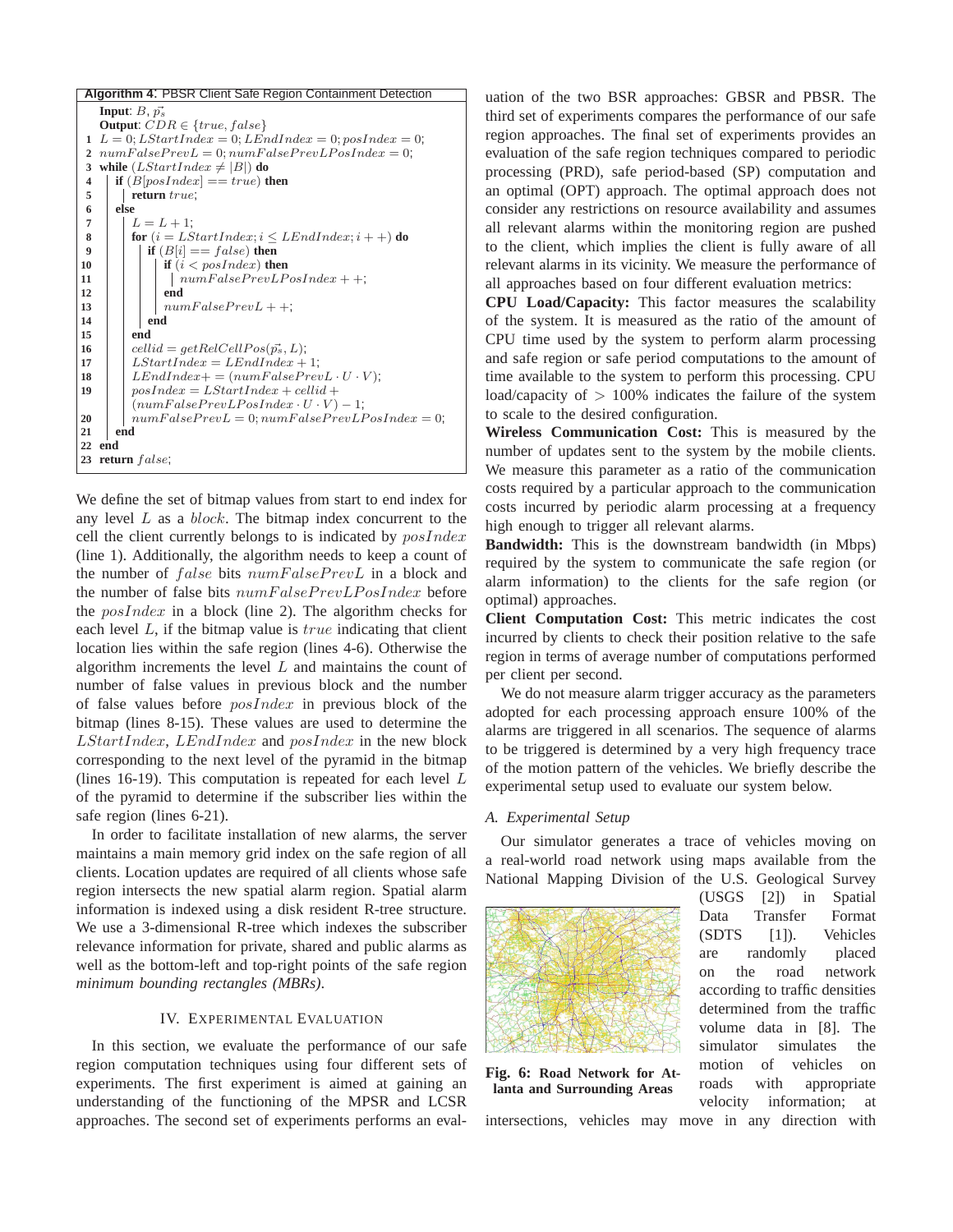

**Fig. 5: Performance of MPSR and LCSR Approach**

attached probability values. We use a map of Atlanta and surrounding region as shown in Figure 6, which covers an area around 1000  $km^2$  in expanse, to generate the trace. Our experiments use traces generated by simulating vehicle movement for a period of one hour, results are averaged over a number of such traces. Default traffic volume values allow us to simulate the movement of a set of 10,000 vehicles. Each vehicle generates a set of position parameters during the simulation which are evaluated against the generated spatial alarm information. Default values require each vehicle to generate updates with a period of less than a second for periodic processing. The default spatial alarm information consists of a set of 10,000 spatial alarms installed uniformly over the entire map region. We vary the fraction of private, shared and public alarms installed in the system to vary the number of alarms relevant to each client. This simulator setup allows us to the test the robustness of our framework under realistic mobility patterns.

## *B. Experimental Results*

*1) Performance of MPSR and LCSR Approach:* The first set of experiments compares the performance of the MPSR and LCSR approach. The experimental setup uses default values as defined in Section IV-A. We vary the *fraction of public alarms* (abbreviated as FPA in Figure 5) in the system from 0.01 to 0.2, thus increasing the number of alarms relevant to each subscriber. Private and shared alarms are installed in the system in the ratio 2:1. Note that with increasing fraction of public alarms, the effective density of relevant alarms for each subscriber in the system increases. The size of the monitoring region is varied by varying the number of rows/columns in the grid-based framework. Results are displayed for FPA values of 0.1 and 0.2 to avoid clutter. Figure 5(a) displays the wireless communication cost as a fraction of the communication costs incurred for corresponding periodic alarm processing. Three trends are to be observed from Figure 5(a). Firstly, as we decrease the size of grid cells comprising the monitoring region (increase number of rows/columns) the wireless communication costs increase. Smaller monitoring regions imply smaller safe regions; hence, a client moves out of its safe region more frequently and provides more frequent updates to the server. Secondly, as we increase the density of relevant alarms by increasing the fraction of public alarms wireless

communication costs increase. Again, in presence of larger number of relevant alarms smaller safe regions are computed and the client needs to update its position more frequently in this scenario. However, the increase in communication costs is non-linear; from FPA 0.01 to FPA 0.2, when the average number of relevant alarms for each client increases by almost 20 times, the increase in wireless communication costs is only three times or lower. Last but not the least, the LCSR approach requires around 10% lower communication costs compared to MPSR approach for larger grid cell sizes (5 or 10 rows/columns in the figure). For smaller grid cell sizes (20 or 50 rows/columns in the figure) the gap between the two approaches reduces; across different FPA values similar trends are observed. The downstream bandwidth for broadcasting safe region from the server to the clients also increases with decreasing grid cell sizes as can be observed from Figure 5(b). This is a direct result of the increase in number of updates being processed at the server resulting in more frequent safe region computations. The bandwidth consumption is reasonably low, not larger than 400 Kbps for 10,000 clients for the LCSR approach in the worst case scenario. As expected the LCSR approach has around 2.5 times the bandwidth consumption incurred by the MPSR approach due to larger safe region representation size. The CPU load/capacity numbers in Figure 5(c) display that the system load is reasonably low except for the largest grid cell size which implies infeasibility of using such large grid cells. As expected, with higher FPA values the computational load on the server increases due to higher number of relevant alarms being processed for each client. Secondly, we observe that the CPU load decreases with decreasing grid cell sizes. As we decrease the size of the grid cell for a particular FPA value, the safe region computation costs decrease. As fewer alarms are considered for each computation, the cost of performing a single safe region computation decreases. Even though safe region computations will be performed more frequently with decreasing grid cell size, the net effect results in reduction in safe region computation costs. However, the alarm processing costs rise with decreasing grid cell size due to larger number of location updates being processed by the alarm processing server. The appropriate number of rows/columns can be observed to be around 20 to 50, as the total CPU load is lowest with this setting. Another trend that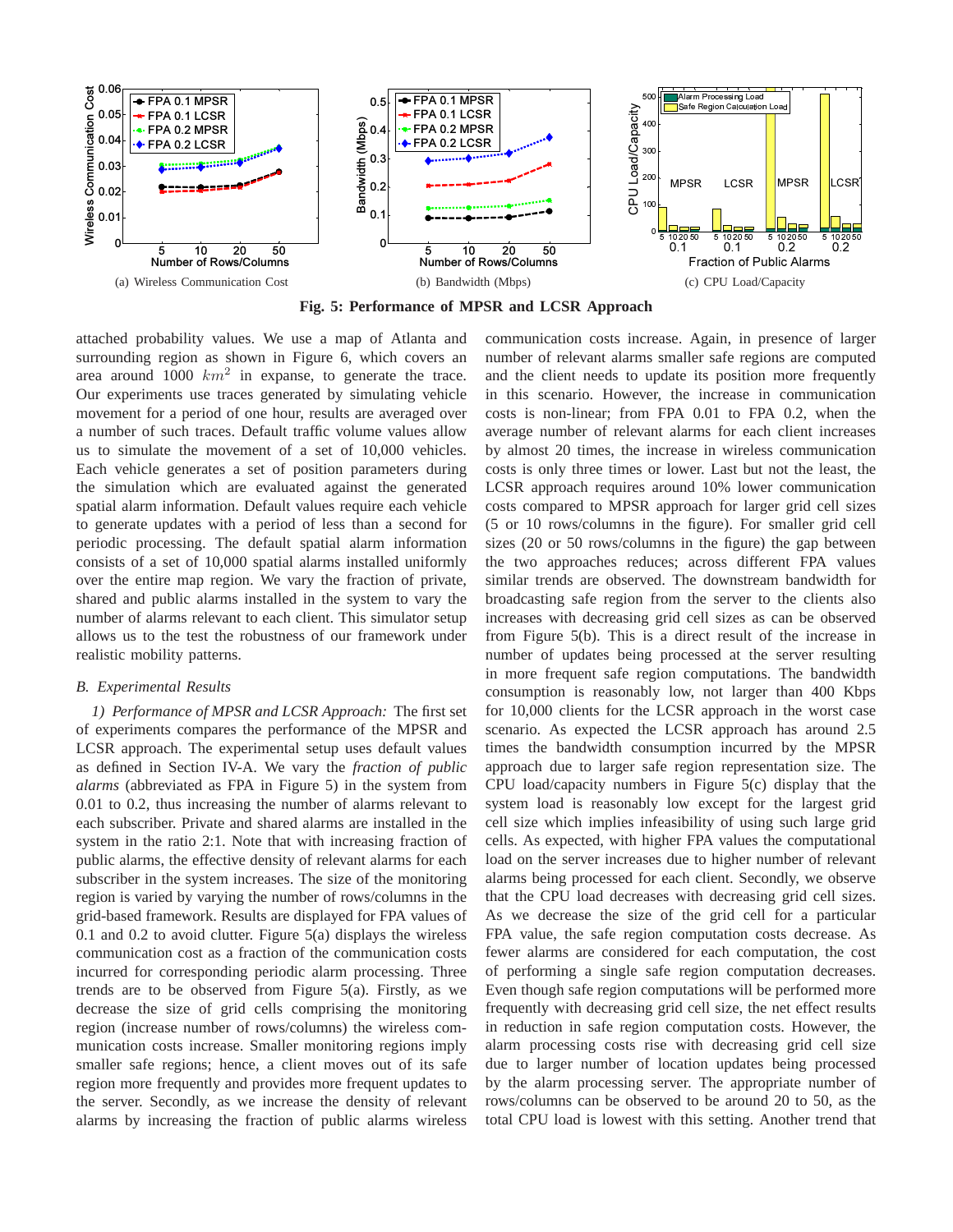

**Fig. 7: Performance of BSR Approach**

can be observed here is that the LCSR approach incurs around 5% lower costs compared to the MPSR approach due to lower number of location updates being processed and a relatively simpler safe region computation approach.

*2) Performance of BSR Approach:* This set of experiments is designed to evaluate the performance of the BSR approach. We vary the height of the pyramid from  $h = 1$  (for GBSR) to  $h = 7$  and observe the performance as shown in Figure 7. Figure 7(a) displays the wireless communication costs incurred as we increase the pyramid height from  $h = 1$  to  $h = 7$ . It can be observed that the GBSR approach is highly inefficient as it limits safe region computation to a very high granularity. The safe region computed using this approach provides a very coarse representation of the actual safe region forcing the clients to frequently update their location as a result of which GBSR approach incurs high communication costs. As we increase the pyramid height, more accurate safe region representations can be computed and consequently wireless communication costs experience a sharp drop. Another observation is that BSR approaches display high sensitivity to alarm density levels; the performance deteriorates sharply for higher FPA values. On the other hand, the bandwidth required by the server to broadcast the safe regions to the clients increases with pyramid height (Figure 7(b)). For higher level pyramids, larger bitmaps are required to represent the safe region and hence higher bandwidth is required. For pyramid height  $h = 7$ , with high alarm density the downstream bandwidth requirement goes up to 3.2 Mbps, but for  $h = 5$  this value remains below 250 Kbps even when fraction of public alarms is increased to 0.2. Figure 7(c) displays the average number of computations performed per client per second to determine its position within the safe region. Clients need to perform the safe region containment detection check as described in Section III-F.1. For the GBSR approach the clients need to perform an average of 2-3 computations per second. This cost does not experience



**Fig. 8: Performance Comparison of Safe Region Approaches**

a significant increase with pyramid height for low FPA values. For higher FPA values the costs rise to 6-7 computations per second for a pyramid of height  $h = 7$ . As seen from Figure 7(d), for low pyramid height, safe region computation costs are low as relatively simpler computations are involved. On the other hand, alarm processing costs are high as a large number of updates are received from clients. On increasing pyramid height alarm processing costs drop due to fewer client position updates. The safe region computation costs increase due to high complexity of safe region computation. Even despite the fewer number of safe region computations being performed at higher pyramid height, the increase in cost of a single safe region computation is such that a net increase in safe region computation load is experienced. However, this cost can be significantly offset by using precomputed bitmaps for public alarms as described earlier. For  $h = 4$  or  $h = 5$ , the overall CPU load is at its lowest point. With increasing FPA values the system experiences an increase in CPU load.

*3) Performance Comparison of Safe Region Approaches:* This section provides a performance comparison of the various safe region computation techniques developed in this work, MPSR, LCSR, GBSR and PBSR (for  $h = 3$  and  $h = 5$ ), with varying alarm density levels. As can be observed from Figure 8(a), the GBSR approach incurs heavy communication costs due to the inaccurate nature of computed safe regions. The MPSR, LCSR and PBSR approaches perform well even at higher alarm density levels. For low FPA values the PBSR approach outperforms both the MPSR and LCSR approach; whereas for higher FPA values the MPSR and LCSR approaches perform better. As far as the downstream bandwidth consumption is concerned, we observe from Figure 8(b) that the PBSR approach for  $h = 3$  performs better than the MPSR approach at all alarm density levels. The PBSR approach with  $h = 5$  performs better than the MPSR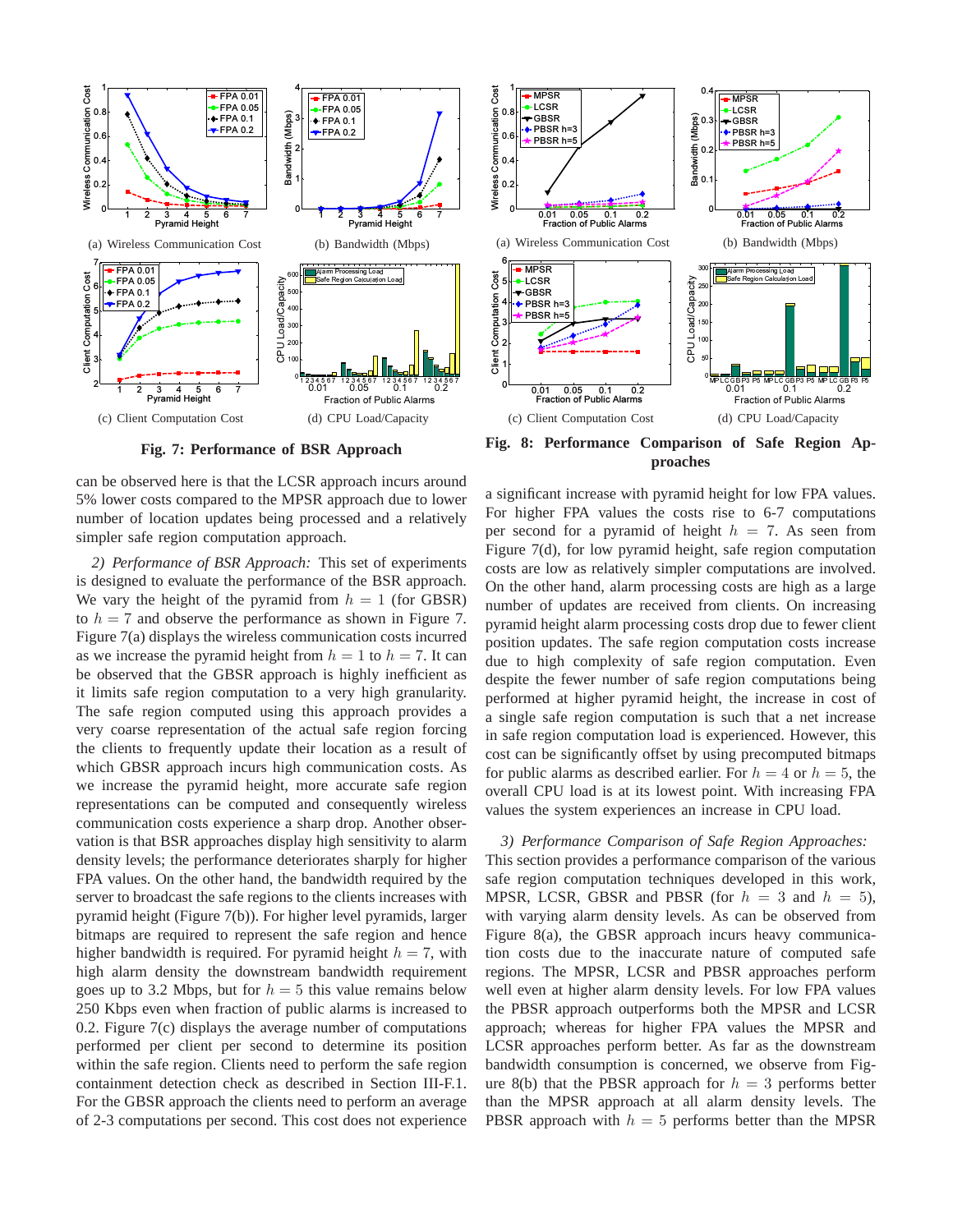

**Fig. 9: Performance Comparison of Safe Region with Other Approaches**

approach for all alarm density levels except for FPA value of 0.2. The GBSR approach performs the best on this metric; however, the approach is not competitive from point of view of wireless communication costs as well as CPU load/capacity. Figure 8(c) displays the client computation costs incurred by the different approaches. The MPSR approach requires the lowest computation costs for client containment detection and the cost does not vary with the alarm density. Other approaches experience an increase in this cost at higher alarm density levels. The PBSR approach experiences significant increase in computational costs with increase in the fraction of public alarms. The client computation cost for this approach are higher than MPSR approach but lower than the LCSR approach. Figure 8(d) displays the CPU load experienced by each of the safe region approaches. The MPSR (MP in figure), LCSR (LC in figure) and the PBSR approach with  $h = 3$  and  $h = 5$  (denoted as P3 and P5 in the figure) have low CPU load whereas the GBSR approach (GB in the figure) fails to scale to this configuration. The alarm processing costs with the GBSR region approach are prohibitively high as alarm processing has to be performed on a large number of client location updates.

*4) Performance Comparison of Safe Region with Periodic, Safe Period and Optimal Approach:* Now we compare the performance of the safe region approaches with periodic processing, safe period-based processing and the optimal approach. As can be seen from Figure 9(a), the safe region approaches incur very low wireless communication costs. Periodic processing requires clients to transmit each location update to the server incurring a wireless cost of 1 and is not shown in the figure. The safe period approach experiences significantly higher communication costs, approximately 2-3 times the cost incurred by the safe region approaches. This is largely due to the pessimistic assumptions required to ensure that the safe period approach triggers all alarms with a 100% success rate. The MPSR and LCSR approach incur around 40% higher communication costs compared to an optimal approach even for FPA value 0.2. For lower alarm density levels the gap between the optimal and safe region approaches is much lower. The optimal approach would require clients to transmit updates only when the spatial constraints for one or more relevant alarms are met. Figure 9(b) displays the downstream bandwidth consumed by the system to broadcast safe regions or relevant alarms (in case of OPT approach) to the clients. Safe period approach would also require that a computed safe period be broadcast to each client; however, we exclude the bandwidth incurred for this approach from these results. As expected the safe region approaches incur much lower bandwidth expense when compared with an optimal solution. PBSR  $(h = 5)$  performs the best for low FPA values (low relevant alarm density); for higher FPA values the performance of the PBSR approach declines and is worse than that of the MPSR approach. However, the PBSR approach always performs better than the LCSR approach on this metric. Not surprisingly, client computational costs for the optimal approach are significantly higher than the safe region approaches (Figure  $9(c)$ ) as the optimal solution is based on the assumption that clients have high computational capability. PBSR, MPSR and LCSR approaches require lower client computational costs especially at higher alarm density levels. The CPU load experienced by each approach is as shown in Figure 9(d). Periodic approach (PR) has much higher alarm processing costs as each update needs to be processed by the client and the CPU load does not scale. The processing load does not rise much at higher alarm densities as each update is processed by this approach for all FPA values. The MPSR and LCSR approaches experience lower CPU load due to much lower alarm processing load. With increasing FPA values, the safe region computation as well as the alarm processing load rises; however, the total load incurred by the system is much lower than the periodic approach for all configurations. The PBSR approach again shows similar trends as the MPSR and LCSR approaches; however, the CPU load incurred by this approach at higher FPA values are higher than MPSR and LCSR approaches. The safe period (SP) approach experiences much higher CPU load compared to the safe region approaches. This is a direct result of the larger number of updates that need to be processed by the safe period approach. Results for the optimal approach are plotted to show that the safe region approaches do not incur much higher CPU load except for the highest FPA values.

## V. RELATED WORK

An event-based location reminder system has been advocated by many human computer interaction projects [14],  $[19]$ ,  $[7]$ ,  $[15]$ ,  $[12]$ . In the realm of information monitoring, event-based systems have been developed to deliver relevant information to users on demand [13], [4]. In addition to monitoring continuously changing user information needs, spatial alarm processing systems also need to deal with the